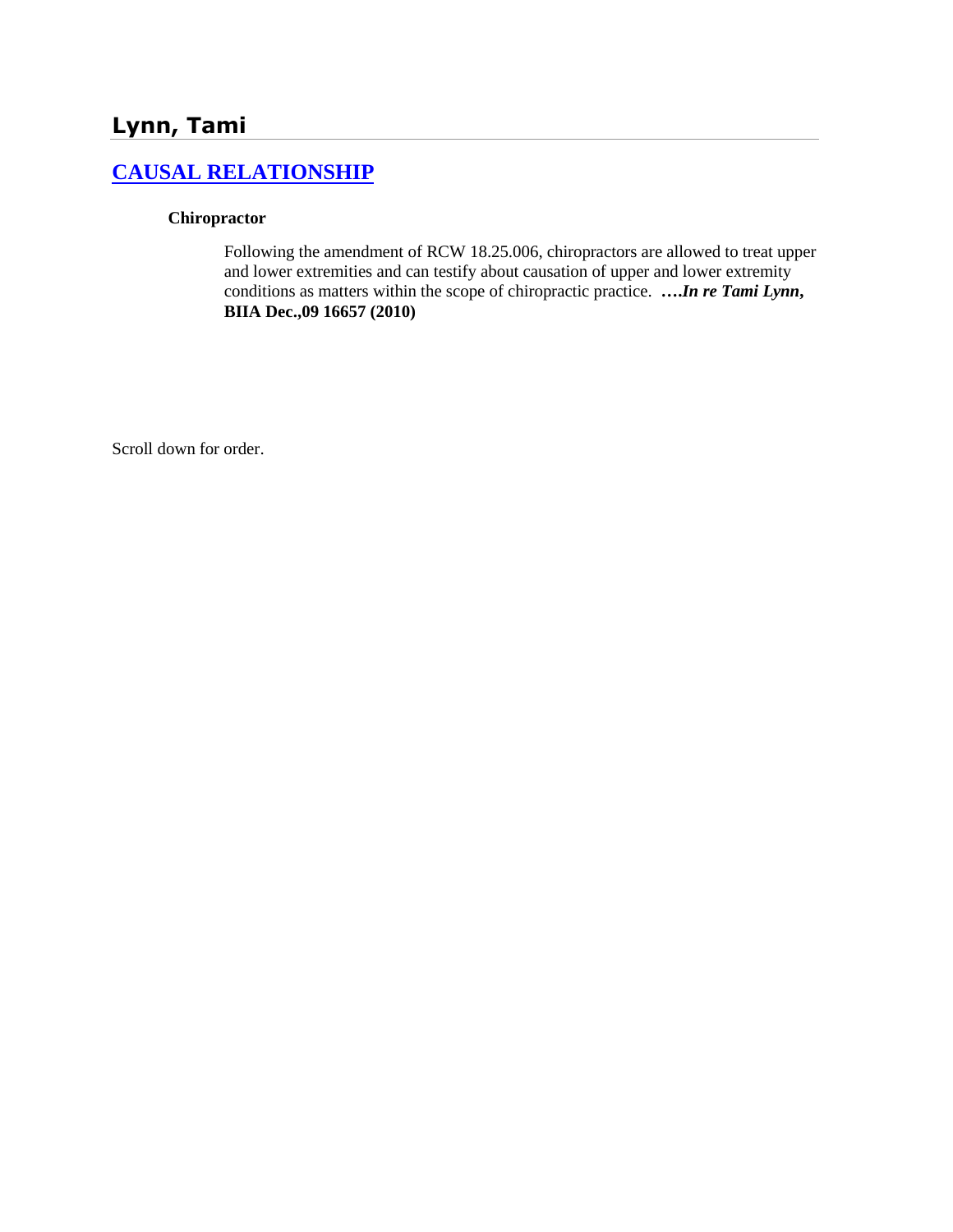# **BEFORE THE BOARD OF INDUSTRIAL INSURANCE APPEALS STATE OF WASHINGTON**

**)**

**IN RE: TAMI D. LYNN ) DOCKET NOS. 09 16657 & 09 16658**

**CLAIM NOS. SC-91336 & SB-59811 ) DECISION AND ORDER**

APPEARANCES:

Claimant, Tami D. Lynn, Pro Se

Employer, Starbucks Corporation, by Maccoll Busch Sato, P.C., per Stephen L. Pfeifer

Employer, Everett School District #2, by Thomas G. Hall & Associates, per Thomas G. Hall

Department of Labor & Industries, by The Office of the Attorney General, per Mary V. Wilson, Assistant

The employer, Starbucks Corp., filed an appeal with the Board of Industrial Insurance Appeals on June 29, 2009, from an order of the Department of Labor and Industries dated June 9, 2009. In this order, the Department allowed a claim for benefits under Claim No. SC-91136, and affirmed as correct the Department order dated May 12, 2009, under Claim No. SB-59811, in which it affirmed a Department order dated April 9, 2009, in which it denied reopening of the claim, finding the condition was the result of a new injury. The appeals were assigned Docket Nos. 09 16657 and 09 16658, one for each claim, SC-91336 and SB-59811, respectively. The Department order is **AFFIRMED**.

### **DECISION**

As provided by RCW 51.52.104 and RCW 51.52.106, this matter is before the Board for review and decision. The self-insured employer filed a timely Petition for Review of a Proposed Decision and Order issued on September 10, 2010, in which the industrial appeals judge affirmed the orders of the Department dated June 9, 2009. Contested issues in these appeals included aggravation, allowance and expert testimony. In this order we address only the issue of expert testimony. We have reviewed the remaining contested issues and agree with the determination of the industrial appeals judge.

The Board has reviewed the evidentiary rulings in the record of proceedings and finds that no prejudicial error was committed. The rulings are affirmed, with the exception of certain rulings

1

2

3

4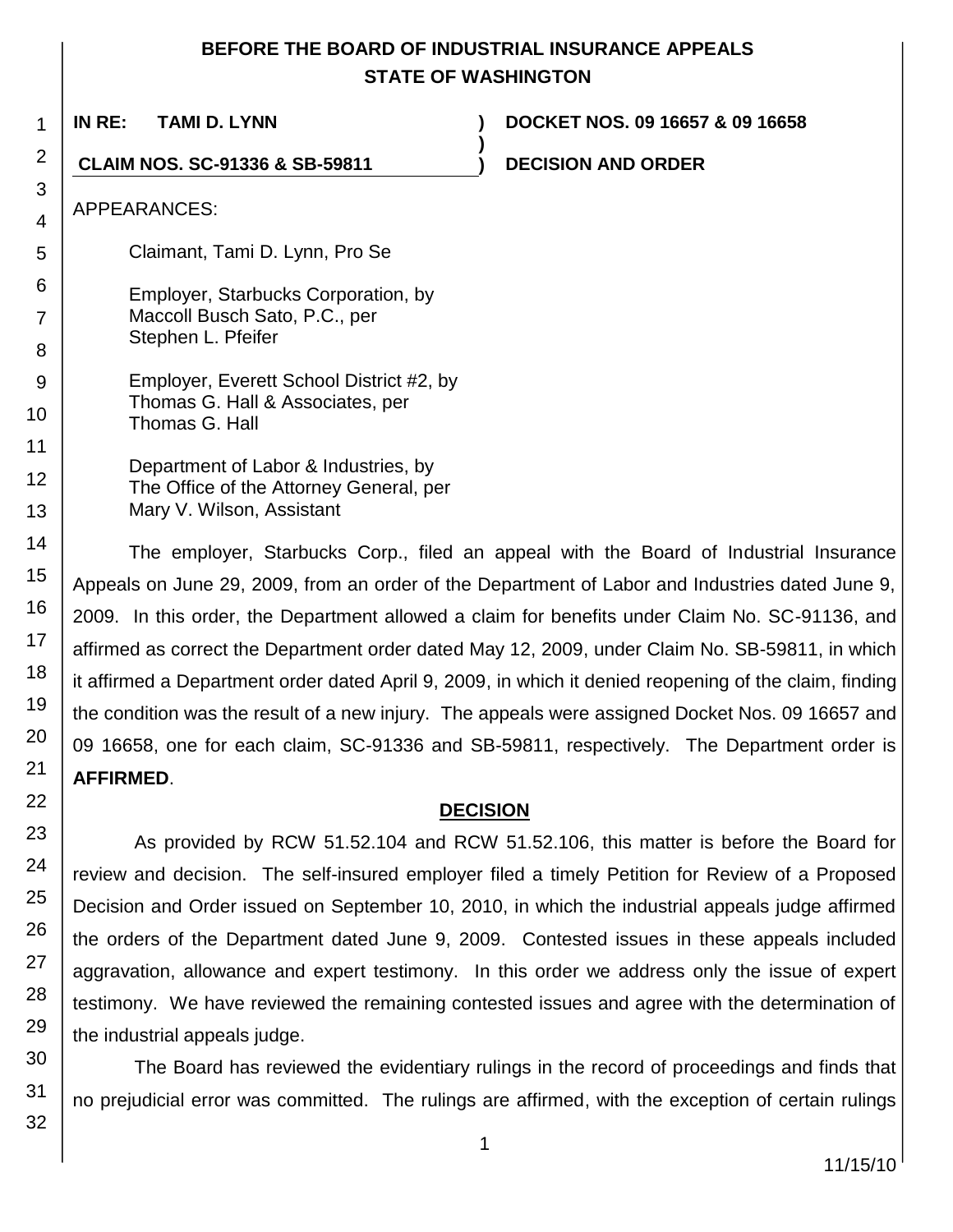1 2 3 4 5 6 made with regard to the testimony of a chiropractor, Gregory W. Beasley, DC. Our industrial appeals judge excluded some of Dr. Beasley's testimony based on his belief that the opinions offered by Dr. Beasley fell outside of the scope of Dr. Beasley's practice. In support of his rulings, our industrial appeals judge cited to *Dobbins v. Commonwealth Aluminum Corp.,* 54 Wn. App. 788 (1989) and *In re Karen L. Lahmann,* Dckt. No. 07 23217 (March 3, 2009), a decision we have not designated as significant.

7 8 9 Our industrial appeals judge's reliance on the *Dobbins* decision is incorrect because the statute governing chiropractors has changed. Prior to 1992, the scope of chiropractic practice was defined as,

10 11 12 13 14 15 16 17 18 19 20 21 For the purpose of chapters 18.25 and 18.26 RCW, the term "chiropractic" shall mean and include that practice of health care which deals with the detection of subluxations, which shall be defined as any alteration of the biomechanical and physiological dynamics of contiguous spinal structures which can cause neuronal disturbances, the chiropractic procedure preparatory to, and complementary to the correction thereof, by adjustment or manipulation of the articulations of the vertebral column and its immediate articulations for the restoration and maintenance of health; it includes the normal regimen and rehabilitation of the patient, physical examination to determine the necessity for chiropractic care, the use of x-ray and other analytical instruments generally used in the practice of chiropractic: Provided, That no chiropractor shall prescribe or dispense any medicine or drug nor practice obstetrics or surgery nor use x-rays for therapeutic purposes: Provided, however, That the term "chiropractic" as defined in \*this act shall not prohibit a practitioner licensed under chapter 18.71 RCW from performing accepted medical procedures, except such procedures shall not include the adjustment by hand of any articulation of the spine: And provided further, That nothing herein shall be construed to prohibit the rendering of dietary advice.

22 23 24 At that time, chiropractors were limited to manipulation of the spine. In 1992 and 2002, the Legislature amended the statute to expand the chiropractic scope of practice. The statute currently reads,

(1) Chiropractic is the practice of health care that deals with the diagnosis or analysis and care or treatment of the vertebral subluxation complex and its effects, articular dysfunction, and musculoskeletal disorders, all for the restoration and maintenance of health and recognizing the recuperative powers of the body.

25

26

27

28

29

31

32

30 (2) Chiropractic treatment or care includes the use of procedures involving spinal adjustments and extremity manipulation. Chiropractic treatment also includes the use of heat, cold, water, exercise, massage, trigger point therapy, dietary advice and recommendation of nutritional supplementation, the normal regimen and rehabilitation of the patient, first aid, and counseling on hygiene, sanitation, and preventive measures. Chiropractic care also includes such physiological therapeutic procedures as traction and light, but does not include procedures involving the application of sound, diathermy, or electricity.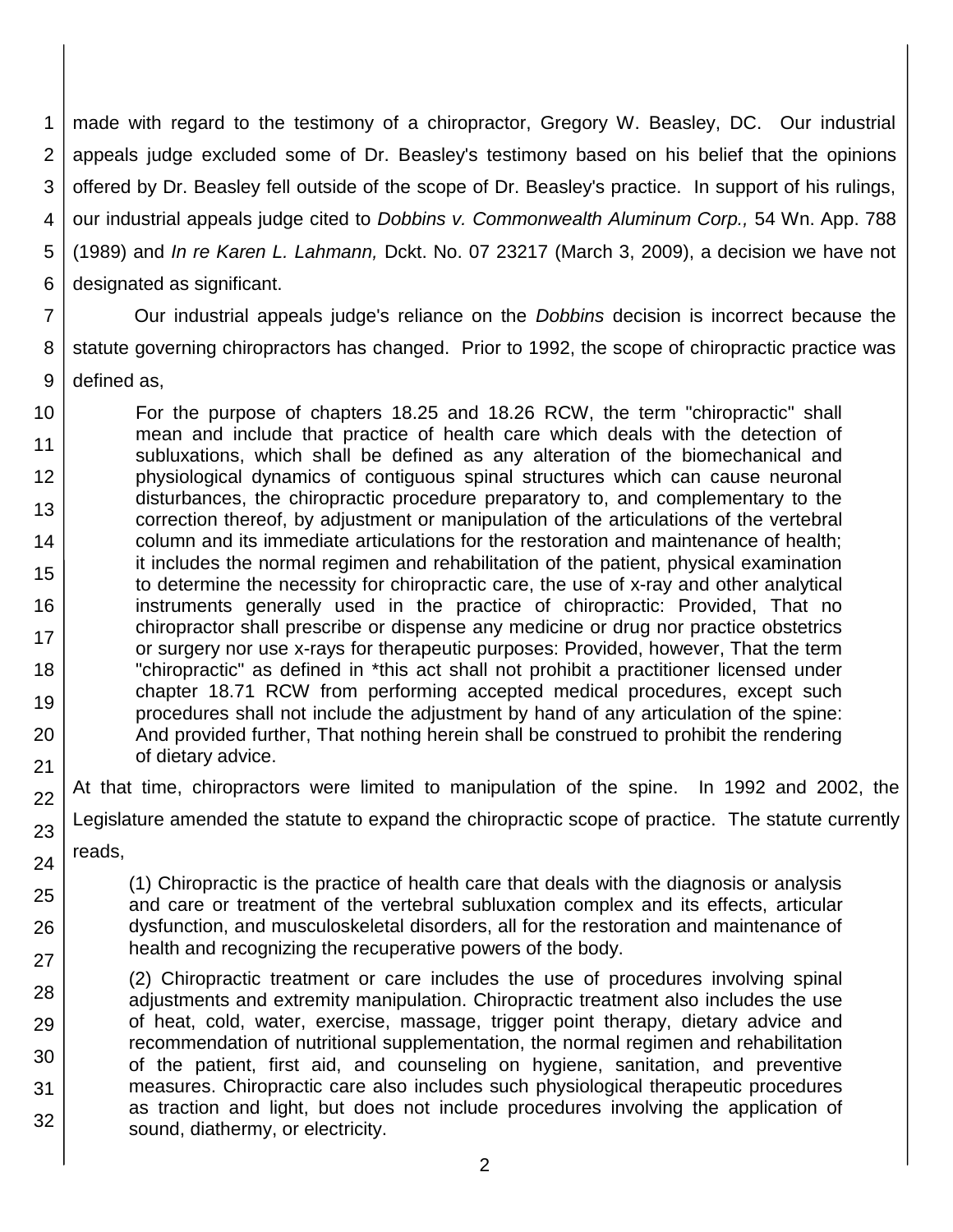(3) As part of a chiropractic differential diagnosis, a chiropractor shall perform a physical examination, which may include diagnostic x-rays, to determine the appropriateness of chiropractic care or the need for referral to other health care providers. The chiropractic quality assurance commission shall provide by rule for the type and use of diagnostic and analytical devices and procedures consistent with this chapter.

(4) Chiropractic care shall not include the prescription or dispensing of any medicine or drug, the practice of obstetrics or surgery, the use of x-rays or any other form of radiation for therapeutic purposes, colonic irrigation, or any form of venipuncture.

(5) Nothing in this chapter prohibits or restricts any other practitioner of a "health profession" defined in RCW 18.120.020(4) from performing any functions or procedures the practitioner is licensed or permitted to perform, and the term "chiropractic" as defined in this chapter shall not prohibit a practitioner licensed under chapter 18.71 RCW from performing medical procedures, except such procedures shall not include the adjustment by hand of any articulation of the spine.

Thus, chiropractors have been permitted to manipulate and treat extremity conditions since 2002.

The intention of the Legislature to permit treatment of the extremities is confirmed by the definitions

section of the statute.

1

2

3

4

5

6

7

8

9

10

11 12

13

14

15

16

17

18

25

26

27

(6) "Articular dysfunction" means an alteration of the biomechanical and physiological dynamics of a joint of the axial or appendicular skeleton.

(7) "Musculoskeletal disorders" means abnormalities of the muscles, bones, and connective tissue.

19 20 21 (8) "Chiropractic differential diagnosis" means a diagnosis to determine the existence of a vertebral subluxation complex, articular dysfunction, or musculoskeletal disorder, and the appropriateness of chiropractic care or the need for referral to other health care providers.

22 23 24 (9) "Chiropractic adjustment" means chiropractic care of a vertebral subluxation complex, articular dysfunction, or musculoskeletal disorder. Such care includes manual or mechanical adjustment of any vertebral articulation and contiguous articulations beyond the normal passive physiological range of motion.

(10) "Extremity manipulation" means a corrective thrust or maneuver applied to a joint of the appendicular skeleton.

28 29 RCW 18.25.006. The definitions, which include musculoskeletal disorders, articular dysfunction, and manipulation of the appendicular skeleton, clearly indicate that chiropractors are permitted to treat and manipulate disorders of the upper and lower extremities, including shoulders.

30 31 32 Although the *Lahmann* decision was issued after these amendments, we do not find it on point with regard to Dr. Beasley's ability to treat and testify about shoulder conditions. The decision in the *Lahmann* case involved the ability of a chiropractor to testify about a worker's permanent partial impairment. Under RCW 51.32.112, a chiropractor may testify about impairment if the rating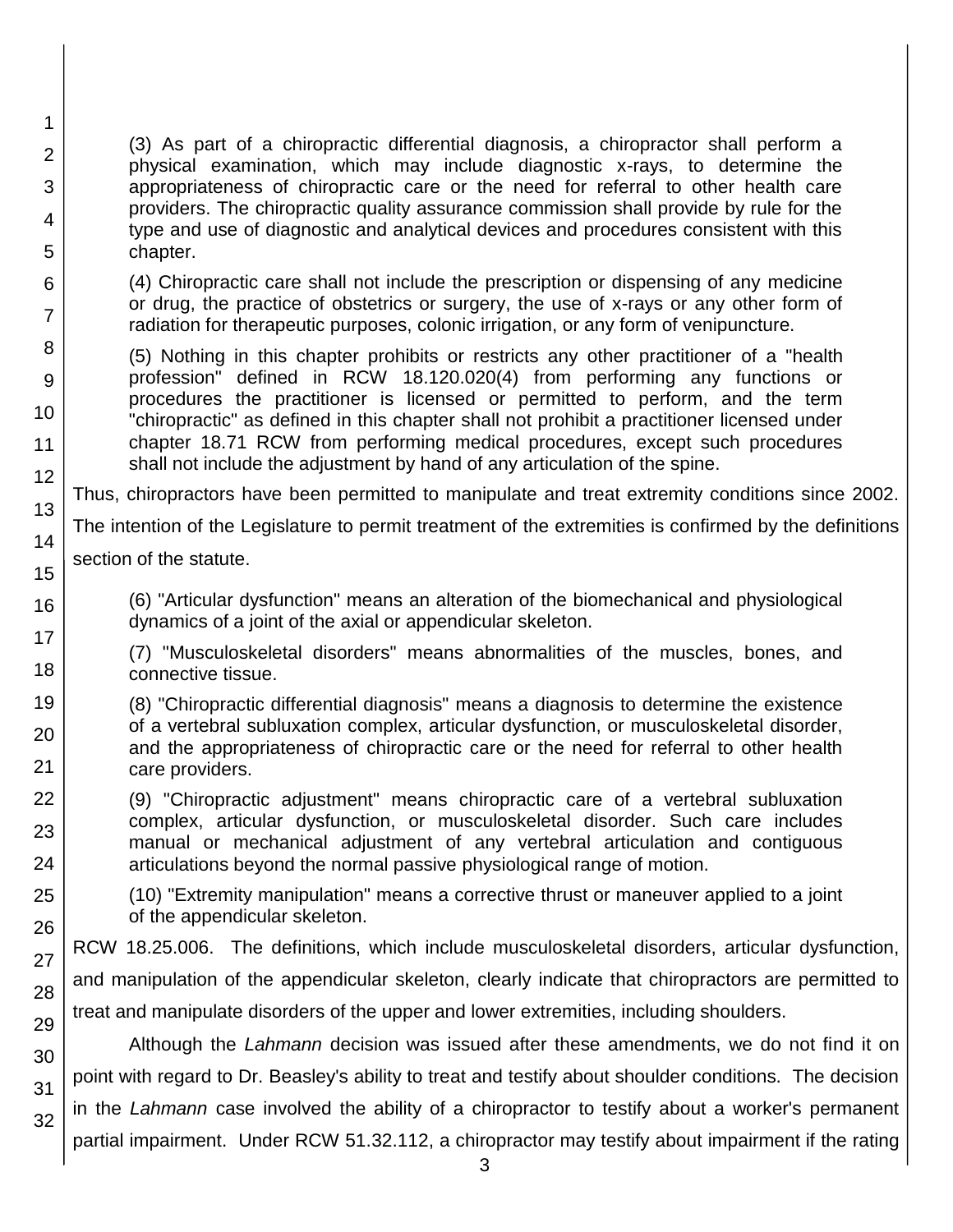1 2 3 4 5 6 7 8 9 was done at the request of the Department. The *Lahmann* case is silent as to a chiropractor's ability to testify about causation, the issue in these appeals. The statute explicitly states a chiropractor may testify to matters within the scope of his or her practice. As we have explained, treatment of the shoulder is within the scope of the chiropractor's practice and we know of no statute or regulation that would prevent a chiropractor from testifying about causation. In fact, the Court of Appeals in *Loushin v. ITT Rayonier,* 84 Wn. App. 13 (1996), found that a chiropractor should be permitted to testify about aggravation of an industrial injury, an issue that necessarily includes testimony about the cause of the aggravated or worsened condition. Therefore, we find that current case law specifically permits chiropractors to testify as to the issue of causation.

10 11 12 13 Based on this analysis, we find that the following objections, as stated in the transcript of the deposition testimony of Dr. Beasley, are overruled: page 7, line 5; page 9, line 9; and page 12, line 16. In addition, we note our industrial appeals judge erred when he wrote that Dr. Beasley should have limited his treatment to conditions of the spine.

14 15 16 17 18 19 Although we find it necessary to correct the evidentiary rulings made in the Proposed Decision and Order, we agree with the ultimate conclusions of our industrial appeals judge. We do not agree that Dr. Beasley's testimony should not be considered, but we simply do not find it persuasive. The question in this case is whether Ms. Lynn's condition for which she sought treatment in 2008 was caused by her work for the Everett School District or by her work duties while employed at Starbucks.

20 21 22 23 24 25 26 Ms. Lynn developed an upper extremity condition while working for the school district. She testified that she was bothered by lifting and dumping deep frying baskets. After she returned to work in 2003, she no longer performed that particular duty. Dr. Beasley did not seem to be aware that it had been several years since Ms. Lynn had worked with fry baskets. Ms. Lynn testified that her work as a barista at Starbucks required her to lift and pour gallon jugs of milk while preparing drinks, reach overhead, and perform janitorial duties. She testified that these activities made her shoulder pain worse.

27 28 29 30 31 32 Dr. Beasley recorded that Ms. Lynn's symptoms were worse when she slept on her right side or when she was doing a lot of overhead work at Starbucks. He felt that Ms. Lynn's condition was the natural progression of the injury she suffered while working for the school district and was not affected by her activities at home, activities of daily living, or her work at Starbucks. Nevertheless, he noted that Ms. Lynn's symptoms improved when she was not working at Starbucks, and that he notified the Department that her work at Starbucks would continue to aggravate the condition.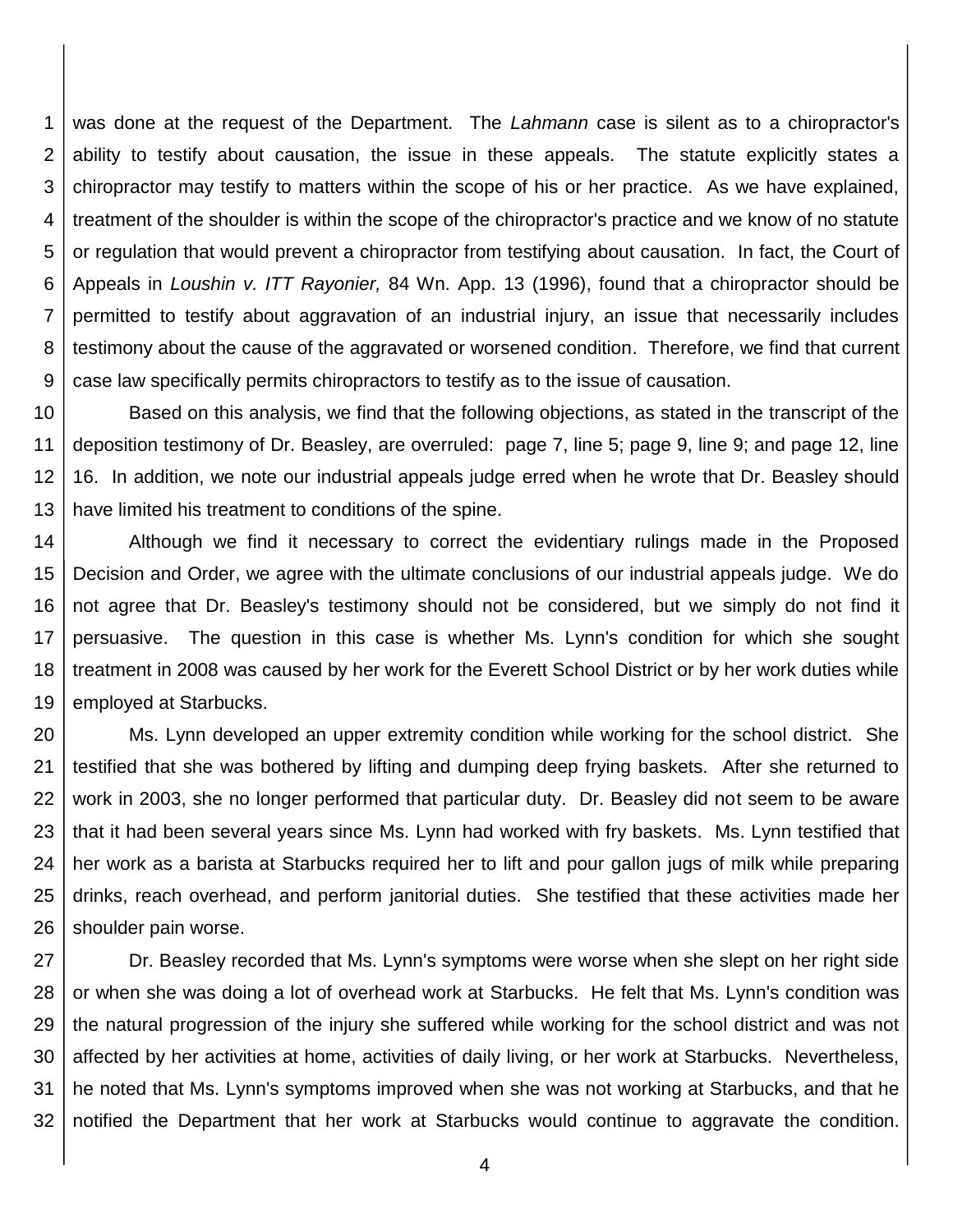1 2 3 4 5 6 7 Dr. Beasley's testimony seems inconsistent to us. In addition, he offered an opinion that Ms. Lynn was not spending more time working for Starbucks than she was cleaning at home, even though she was working 20 hours a week. When asked why he held that opinion, he stated he knew her well, but then admitted he had never been to her home. Therefore, we do not find Dr. Beasley's opinion persuasive, even in combination with that of Dr. Kinahan, when weighed against the evidence presented by the school district. Therefore, we find the Department order allowing the claim for a condition related to work activities while employed with Starbucks should be affirmed.

## **FINDINGS OF FACT**

9 10 11 12 13 14 15 1. On March 16, 2007, the claimant, Tami D. Lynn, filed an Application for Benefits with the Department of Labor and Industries, in which she alleged that on-going as of January 9, 2007, during the course of her employment with Everett School District No. 2, she had an industrial injury condition to her right arm and wrist which was assigned Claim No. SB-59811. On July 30, 2007, the Department issued an order in which it allowed the claim. On June 17, 2008, the Department issued an order in which it closed the claim with time-loss compensation benefits as paid to October 24, 2007, and no award for any permanent partial disability.

8

29

30

31

- 16 17 18 19 20 21 On December 15, 2008, Tami D. Lynn filed an aggravation application with the Department and on April 9, 2009, the Department issued an order in which it denied a reopening of her claim, SB-59811. On April 15, 2009, the claimant filed a protest to the denial order and on May 12, 2009, the Department issued an order in which it affirmed as correct the April 9, 2009 denial order. On May 26, 2009, the employer, Starbucks, filed a protest to the May 12, 2009 order. On June 1, 2009, the Department issued an order in which it resumed jurisdiction of the claim.
- 22 23 24 25 26 27 28 On May 5, 2009, Tami D. Lynn filed an Application for Benefits with the Department of Labor and Industries in which she alleged that on December 4, 2008, during the course of her employment with Starbucks, she sustained an industrial injury to her right wrist, which was assigned Claim No. SC-91336. On June 9, 2009, the Department issued an order in which it allowed Claim No. SC-91336 as an occupational disease and affirmed as correct the Department order dated May 12, 2009, in which it affirmed the April 9, 2009 order in which it denied a reopening of Claim No. SB-59811 for aggravation of condition.
	- 2. In mid-December 2006, Tami D. Lynn last worked for Everett School District No. 2.
		- 3. Prior to her last day of work, Tami D. Lynn worked with some limited physical restrictions, mostly as a taco bar server, which was within her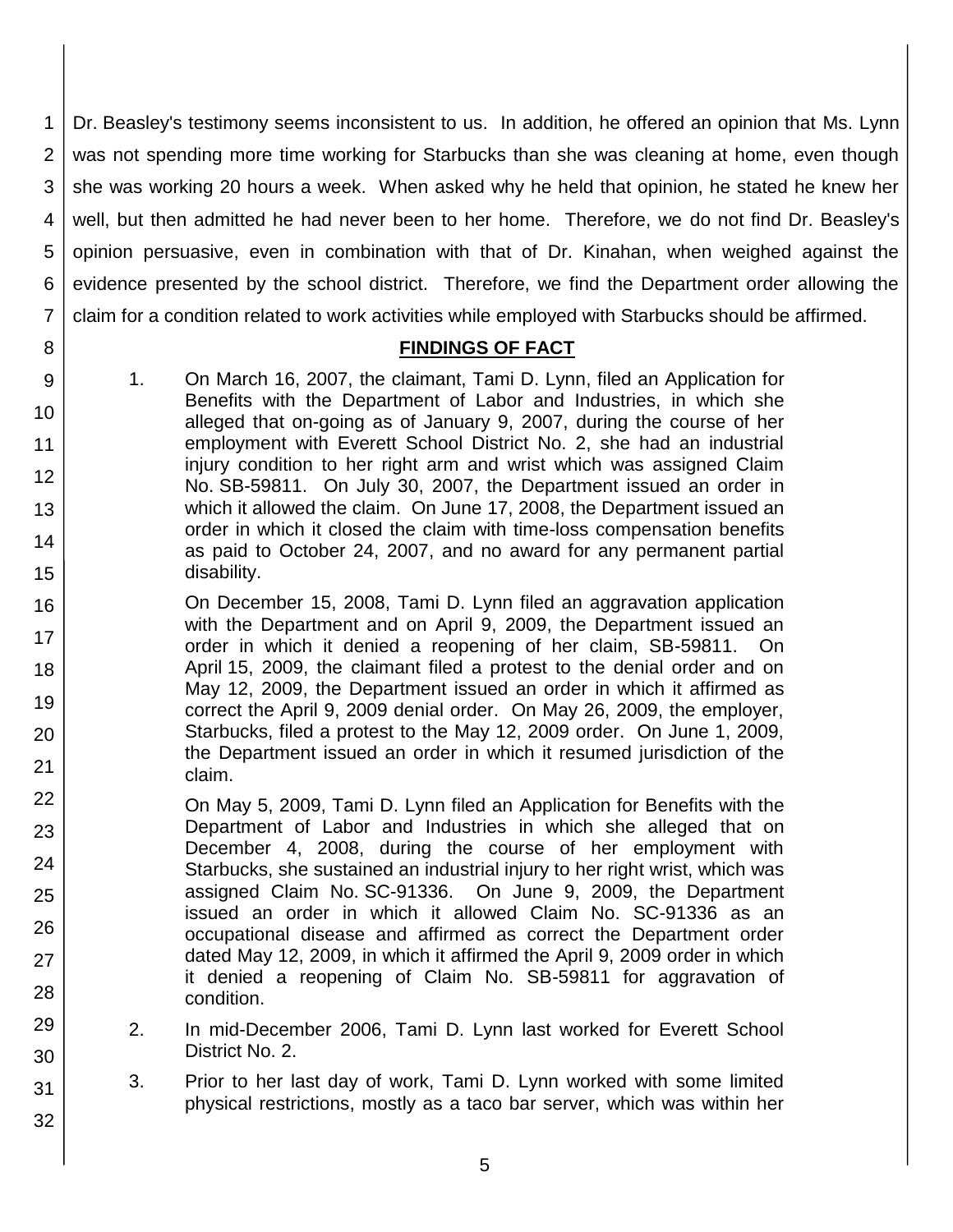capabilities. Her work activities did require repetitive use of her hands, wrists, and arms.

- 4. Prior to her last day of work for the Everett School District, Tami D. Lynn suffered from pain associated with her right wrist and arm that arose naturally and proximately from the distinctive conditions of her employment with the Everett School District No. 2 and constituted an occupational disease condition.
- 5. On June 17, 2008, claimant's medical condition, related to her allowed claim, No. SB-59811, had reached maximum medical improvement and was not in need of any further medical treatment. There were no objective findings to support any permanent impairment as a result of her allowed condition.
- 6. Commencing at some point in time prior to February 1, 2008, Tami D. Lynn started working for Starbucks Corporation as a barista. Her work activities required lifting cartoons of milk, reaching overhead, janitorial duties, and repetitive use of her hands, wrists, arms, and shoulders while preparing various coffee drinks and serving customers. These work activities were not the same as the ordinary incidents of daily living.
- 7. As of December 4, 2008, claimant suffered from right wrist, arm, and shoulder pain that arose naturally and proximately from the distinctive conditions of her employment with Starbucks Corporation and constituted an occupational disease condition under Claim No. SC-91336.
- 8. The work activity while working for Starbucks Corporation was a supervening cause of claimant's right wrist, arm, and shoulder condition that aggravated a preexisting degenerative condition in her right AC shoulder joint and the conditions required proper and necessary medical treatment.
- 9. The claimant's industrially related conditions allowed under Claim No. SB-59811 as an occupational disease did not objectively worsen between June 17, 2008, and June 9, 2009.

### **CONCLUSIONS OF LAW**

- 1. The Board of Industrial Insurance Appeals has jurisdiction over the parties to and the subject matter of this appeal.
- 2. Tami D. Lynn developed an occupational disease condition, as defined by RCW 51.08.140 effective December 4, 2008, during the course of her employment with Starbucks Corporation under Claim No. SC-91336. Her condition aggravated a preexisting degenerative condition to her right AC shoulder joint that required medical treatment.
- 3. Between June 17, 2008, and June 9, 2009, Tami D. Lynn's conditions covered under her occupational disease Claim No. SB-59811 did not objectively worsen within the meaning of RCW 51.32.160.

1

2

3

4

5

6

7

8

9

10

11

12

13

14 15

16

17

18

19

20

21 22

23

24

25

26

27

28

29

30

31